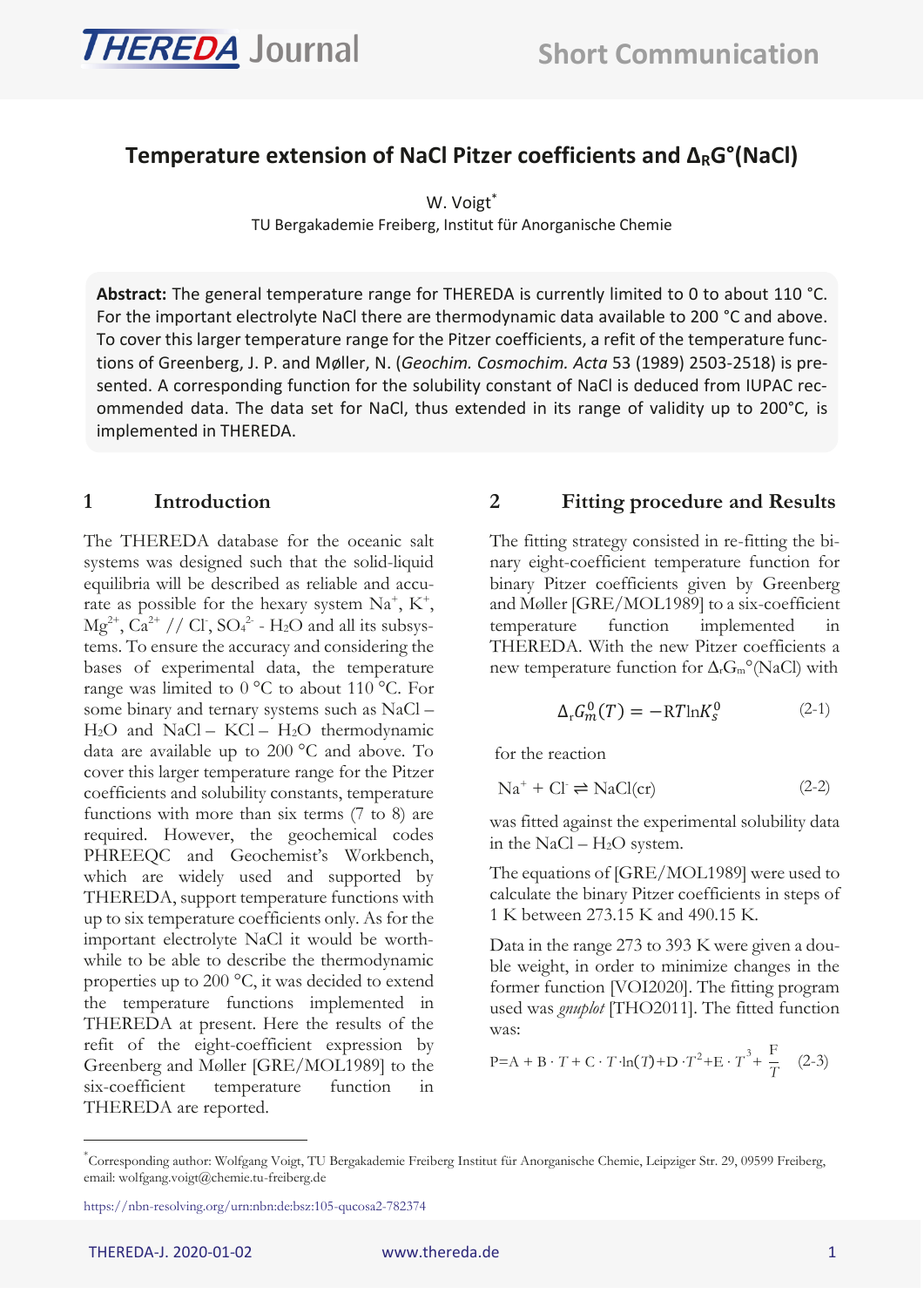The same procedure was also applied to the temperature function of [GRE/MOL1989] for  $\Delta_r G_m$ °of NaCl(cr). The resulting parametrization of equation [\(2-3\)](#page-0-0) is used to calculate the dashed line in [Figure 3.1.](#page-2-0) However, no numerical data of this refit are presented. This is due to the fact that a new function  $\Delta_r G_m^{\circ}$ <sup>o</sup>(T) for NaCl(cr) is derived from experimental solubility data within the present work (cf. chapter [2.2\)](#page-1-0).

#### **2.1 Pitzer Parameter**

The results for the refit of  $\beta^{(0)}$ ,  $\beta^{(1)}$ ,  $C^{\Phi}$  according to equation [\(2-3\)](#page-0-0)are listed in [Table 2.1.](#page-1-1) The differences between the previous and new Pitzer coefficients of THEREDA in comparison to [GRE/MOL1989] are plotted in Figures 2.1 to 2.3.

<span id="page-1-1"></span>**Table 2.1:** Temperature coefficients for the Pitzer parameter (equation [\(2-3\)](#page-0-0)).

|   | $\beta^{(0)}$          | $\beta^{(1)}$          | $C^{\Phi}$              |
|---|------------------------|------------------------|-------------------------|
| A | 9931.0954              | 27034.783              | $-4635.055$             |
| В | $-223.8321$            | $-611.8806$            | 107.86756               |
| C | 37.468729              | 102.2781               | $-18.11616$             |
| D | $-0.063524$            | $-0.171355$            | 0.0311444               |
| E | $2.0008 \cdot 10^{-5}$ | $5.4624 \cdot 10^{-5}$ | $-9.9052 \cdot 10^{-6}$ |
| F | $-508663.3$            | $-1335514$             | 221646.78               |



**Figure 2.1:** Temperature dependence of  $β^{(0)}$  according to [GRE/MOL1989], the previous and new THEREDA function.



**Figure 2.2:** Temperature dependence of  $\beta^{(1)}$  according to [GRE/MOL1989], the previous and new THEREDA function.



Figure 2.3: Temperature dependence of  $C^{\Phi}$  according to [GRE/MOL1989], the previous and new THEREDA function.

#### <span id="page-1-0"></span>**2.2 New**  $\Delta_{\rm r}$ **<b>G**<sub>m</sub><sup>o</sup>(*T*) for NaCl(cr)

The description of the experimental solubility data of halite was not accurate enough with the new Pitzer coefficients and ∆rGm°(*T*) derived from [GRE/MOL1989] (cf. dashed line i[n Figure](#page-2-0)  [3.1\)](#page-2-0). Therefore the solubility data between  $0^{\circ}$ C and 200 °C accepted by IUPAC [COH/LOR1991] were used to fit a new temperature function for  $\Delta_{r}G_{m}^{\circ}$  (NaCl). (The experimental dataset of [COH/LOR1991] is part of the data compilation of [KRU2017]. All additional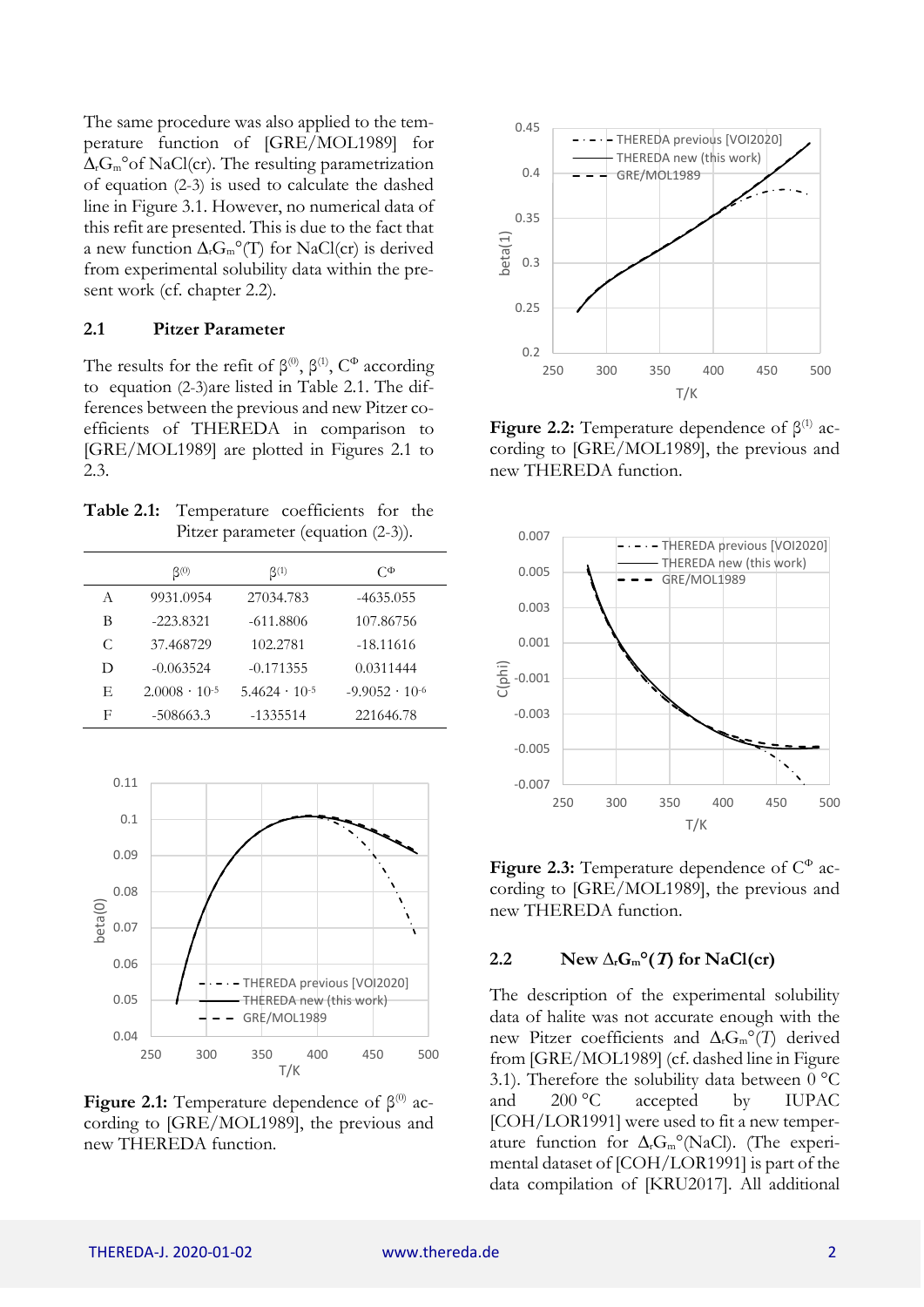data of other authors listed in [KRU2017] are represented well by the present  $fit - to be seen$ under application examples on THEREDA website.) Experimental solubility data were converted to  $\Delta_{r}G_{m}^{\circ}$  using equation [\(2-1\)](#page-0-1). The results of the fit against equation [\(2-3\)](#page-0-0) are given in Table 2.2.

|   | <b>Table 2.2:</b> Temperature coefficients<br>$\Delta_{r}G_{m}^{\circ}$ (NaCl) (equation (2-3)). | for |
|---|--------------------------------------------------------------------------------------------------|-----|
| A | $-1.585611 \cdot 10^{6}$                                                                         |     |
| В | 37614.26246                                                                                      |     |
| C | -6327.712366                                                                                     |     |
| Ð | 11.10781391                                                                                      |     |
| E | $-0.003763213$                                                                                   |     |
| F | $7.1992993 \cdot 10^{7}$                                                                         |     |

The description quality of the NaCl solubility is demonstrated in [Figure 3.1.](#page-2-0) As can be seen the experimental data are better reproduced than with the recommended IUPAC equation.

## **3 Comparison with the previous**

#### **temperature function**

The new temperature functions have some effect on the calculations of solubilities in higher component systems. The changes are generally small and do not justify the work for re-fitting the mixing parameters. Representative results calculated via the program ChemSage (nowadays distributed as FactSage, see [BAL/BEL2016]) are listed in [Table 3.1](#page-3-0) and [Table 3.2.](#page-4-0)

The following abbreviations apply:

| anh           | anhydrite      | gyp              | gypsum       |
|---------------|----------------|------------------|--------------|
| $\mathbf{bi}$ | bischofite     | hal              | halite       |
|               | bloed bloedite | m <sub>1</sub> r | mirabilite   |
| dans          | d'ansite       | then             | thenardite   |
| eps           | epsomite       | vant             | van'thoffite |
| glas          | glaserite      | syl              | sylvite      |



<span id="page-2-0"></span>**Figure 3.1:** Solubility data for NaCl (Halite) in the system NaCl – H<sub>2</sub>O. Comparison of experimental data [COH/LOR1991] with model results.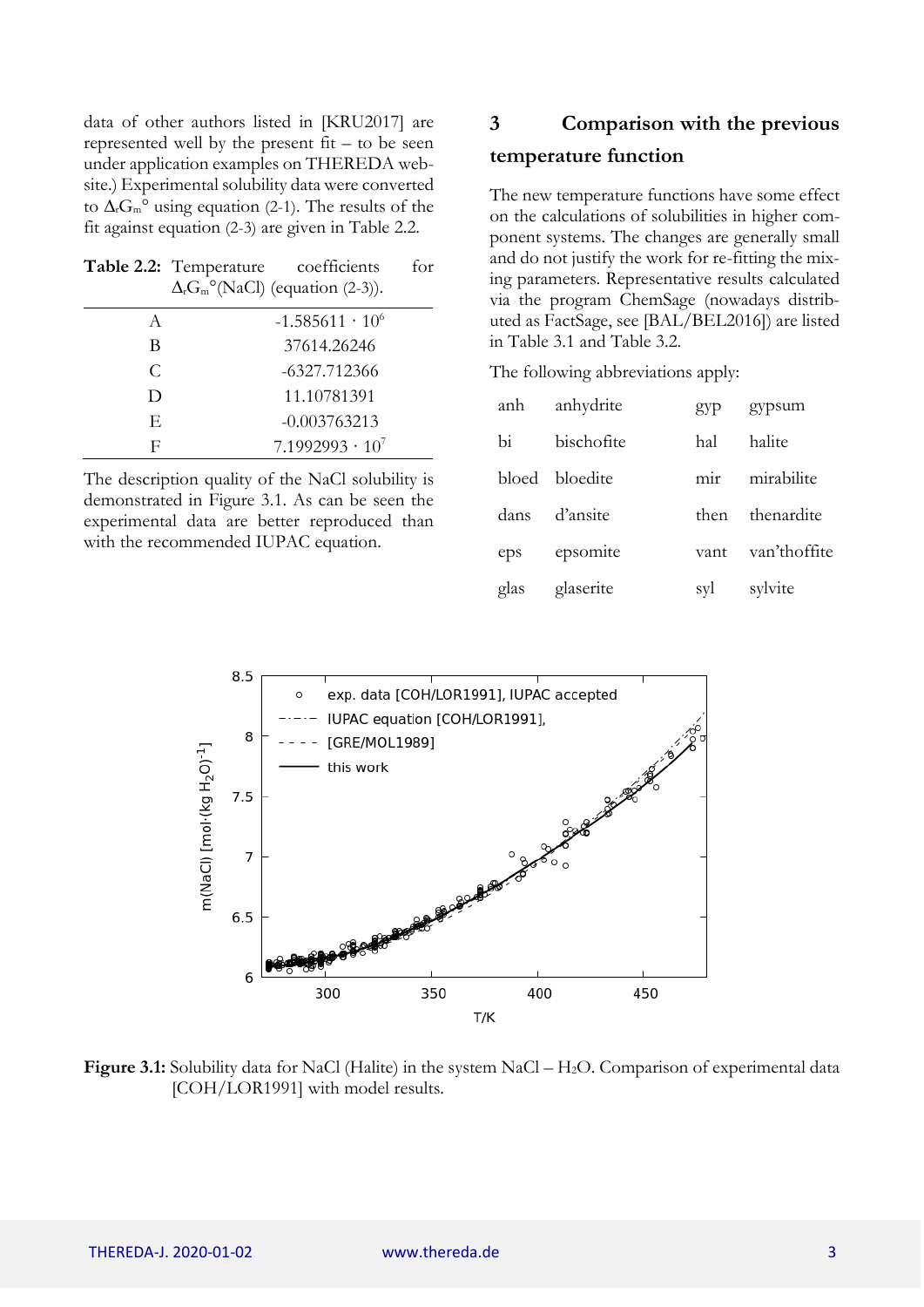<span id="page-3-0"></span>**Table 3.1:** Comparison of calculated saturation concentrations (mol/kgw) and osmotic coefficients (phi) according to the previous data set [VOI2020] and the updated one of this work.

| The osmotic coefficient phi is related to the water activity by $\varphi = \frac{w}{M_w(v_1 m_1 + v_2 m_2)}$ |  |
|--------------------------------------------------------------------------------------------------------------|--|
|                                                                                                              |  |

| $NaCl-MgCl2-H2O$    |                                |                              |                                                        |                |                              |        |  |  |  |
|---------------------|--------------------------------|------------------------------|--------------------------------------------------------|----------------|------------------------------|--------|--|--|--|
|                     | previous data set<br>this work |                              |                                                        |                |                              |        |  |  |  |
|                     | $Na+$                          | $Mg^{2+}$                    | phi                                                    | $Na+$          | $Mg^{2+}$                    | phi    |  |  |  |
| $T = 0$ °C, 1 bar   |                                |                              |                                                        |                |                              |        |  |  |  |
| hal                 | 2.6787                         | $2.00*$                      | 1.7865                                                 | 2.5218         | $2.00*$                      | 1.7923 |  |  |  |
| bi                  | $\frac{1}{2}$                  | 5.5215                       | 3.6171                                                 | $\overline{a}$ | 5.5215                       | 3.6172 |  |  |  |
| hal / bi            | 0.08171                        | 5.4999                       | 3.6079                                                 | 0.080656       | 5.4999                       | 3.6082 |  |  |  |
| $T = 25 °C$ , 1 bar |                                |                              |                                                        |                |                              |        |  |  |  |
| hal                 | 2.6787                         | $2.00*$                      | 1.7447                                                 | 2.6781         | $2.00*$                      | 1.7482 |  |  |  |
| bi                  |                                | 5.7235                       | 3.4695                                                 |                | 5.7235                       | 3.4695 |  |  |  |
| hal / bi            | 0.09821                        | 5.6997                       | 3.4592                                                 | 0.09742        | 5.6997                       | 3.4594 |  |  |  |
| $T = 100$ °C, 2 bar |                                |                              |                                                        |                |                              |        |  |  |  |
| hal                 | 3.3825                         | $2.00*$                      | 1.5587                                                 | 3.4305         | $2.00*$                      | 1.5628 |  |  |  |
| bi                  |                                | 7.5661                       | 3.5027                                                 |                | 7.5661                       | 3.5027 |  |  |  |
| hal / bi            | 0.1129                         | 7.5691                       | 3.4939                                                 | 0.1153         | 7.5690                       | 3.4937 |  |  |  |
|                     | $NaCl-Na2SO4-H2O$              |                              |                                                        |                |                              |        |  |  |  |
|                     |                                | previous data set            |                                                        | this work      |                              |        |  |  |  |
|                     | $Cl-$                          | SO <sub>4</sub> <sup>2</sup> | phi                                                    | $Cl-$          | SO <sub>4</sub> <sup>2</sup> | phi    |  |  |  |
| $T = 0$ °C, 1 bar   |                                |                              |                                                        |                |                              |        |  |  |  |
| hal                 | 6.0236                         | $0.100*$                     | 1.2651                                                 | 6.0054         | $0.100*$                     | 1.2745 |  |  |  |
| mir                 |                                | 0.3300                       | 0.6852                                                 |                | 0.3300                       | 0.6852 |  |  |  |
| hal $/$ mir         | 6.0010                         | 0.1257                       | 1.2639                                                 | 5.9852         | 0.1229                       | 1.2735 |  |  |  |
| $T = 25$ °C, 1 bar  |                                |                              |                                                        |                |                              |        |  |  |  |
| hal                 | 5.8209                         | $0.400*$                     | 1.2652                                                 | 5.8089         | $0.400*$                     | 1.2708 |  |  |  |
| mir                 |                                | 1.9268                       | 0.6239                                                 |                | 1.9268                       | 0.6239 |  |  |  |
| hal $/$ mir         | 3.4432                         | 1.4785                       | 1.0614                                                 | 3.4427         | 1.4654                       | 1.0652 |  |  |  |
| hal $/$ then        | 5.5699                         | 0.6928                       | 1.2521                                                 | 5.5680         | 0.6800                       | 1.2582 |  |  |  |
|                     |                                |                              | NaCl-Na <sub>2</sub> SO <sub>4</sub> -H <sub>2</sub> O |                |                              |        |  |  |  |
|                     | this work<br>previous data set |                              |                                                        |                |                              |        |  |  |  |
|                     | $Cl-$                          | SO <sub>4</sub> <sup>2</sup> | phi                                                    | $Cl-$          | SO <sub>4</sub> <sup>2</sup> | phi    |  |  |  |
| $T = 100$ °C, 1 bar |                                |                              |                                                        |                |                              |        |  |  |  |
| hal                 | 6.4901                         | $0.400*$                     | 1.1890                                                 | 6.5455         | $0.400*$                     | 1.1946 |  |  |  |
| then                |                                | 2.9775                       | 0.6329                                                 |                | 2.9775                       | 0.6329 |  |  |  |
| hal / then          | 6.4646                         | 0.4786                       | 1.1781                                                 | 6.5243         | 0.4657                       | 1.1855 |  |  |  |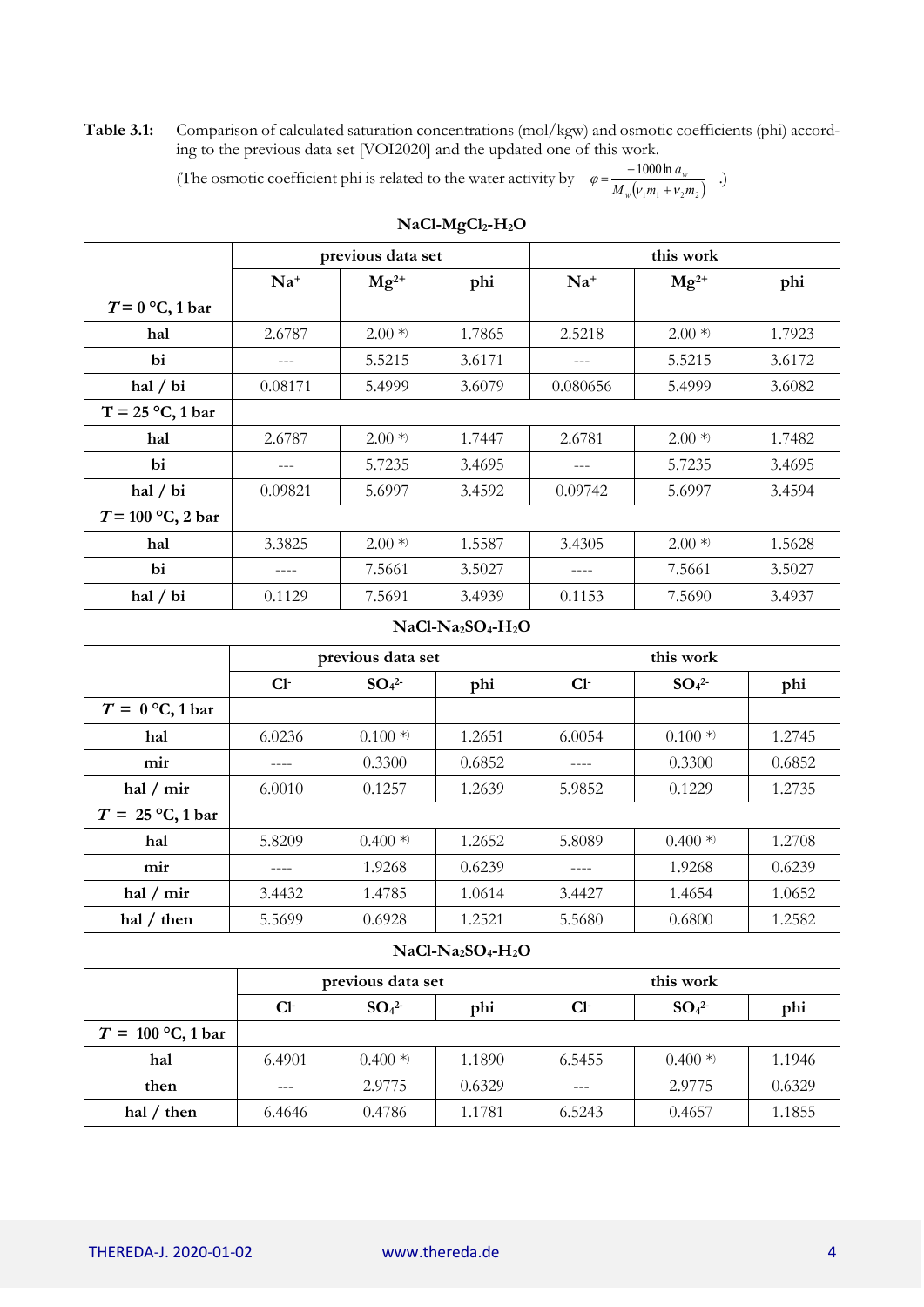#### **[Table 3.1](#page-3-0) (continued)**

| $NaCl-CaCl2-H2O$    |        |                   |        |           |           |        |  |
|---------------------|--------|-------------------|--------|-----------|-----------|--------|--|
|                     |        | previous data set |        | this work |           |        |  |
|                     | $Na+$  | $Ca^{2+}$         | phi    | $Na+$     | $Ca^{2+}$ | phi    |  |
| $T = 0$ °C, 1 bar   |        |                   |        |           |           |        |  |
| hal                 | 2.5719 | $2.00*$           | 1.6884 | 2.5713    | $2.00*$   | 1.6943 |  |
| hal                 | 0.1462 | $5.00*$           | 2.7656 | 0.1451    | $5.00*$   | 2.7659 |  |
| $T = 25$ °C, 1 bar  |        |                   |        |           |           |        |  |
| hal                 | 2.7794 | $2.00*$           | 1.6719 | 2.7783    | $2.00*$   | 1.6755 |  |
| hal                 | 0.2567 | $5.00*$           | 2.6443 | 0.2556    | $5.00*$   | 2.6447 |  |
| $T = 100$ °C, 1 bar |        |                   |        |           |           |        |  |
| hal $**$            | 3.6405 | $2.00*$           | 1.4789 | 3.6889    | $2.00*$   | 1.4833 |  |
| hal                 | 0.8758 | $5.00*$           | 2.0567 | 0.8957    | $5.00*$   | 2.0576 |  |

\* ) concentration was set. \*\*) calculation indicates the formation of 7.2 · 10-11 mol portlandite, the concentration of  $H^{+}$  was  $1.5 \cdot 10^{-10}$  mol/ kg H<sub>2</sub>O.

<span id="page-4-0"></span>**Table 3.2:** Comparison of calculated saturation concentrations (mol/kgw) according to the previous data set [VOI2020] and the updated one of this work (reciprocal systems).

| $Na^+$ , Ca <sup>2+</sup> // Cl, SO <sub>4</sub> - H <sub>2</sub> O |        |                   |                                          |           |           |                              |  |  |
|---------------------------------------------------------------------|--------|-------------------|------------------------------------------|-----------|-----------|------------------------------|--|--|
|                                                                     |        | previous data set |                                          |           | this work |                              |  |  |
|                                                                     | $Na+$  |                   | $Ca^{2+}$                                | $Na+$     |           | $Ca^{2+}$                    |  |  |
| $T = 0$ °C, 1 bar                                                   |        |                   |                                          |           |           |                              |  |  |
| hal $\frac{\text{sgp}}{\text{gpp}}$                                 | 6.0749 |                   | $4.098 \cdot 10^{-2}$                    |           | 6.0576    | $4.085 \cdot 10^{-2}$        |  |  |
| $T = 25$ °C, 1 bar                                                  |        |                   |                                          |           |           |                              |  |  |
| gyp / anh                                                           | 3.8633 |                   | $5.666 \cdot 10^{-2}$                    | 3.8547    |           | $5.658 \cdot 10^{-2}$        |  |  |
| hal $/$ anh                                                         | 6.1351 |                   | $3.791 \cdot 10^{-2}$                    |           | 6.1245    | $3.781 \cdot 10^{-2}$        |  |  |
| $T = 100$ °C, 2 bar                                                 |        |                   |                                          |           |           |                              |  |  |
| hal $/$ anh                                                         | 6.6403 |                   | $2.914 \cdot 10^{-2}$                    |           | 6.6944    | $2.906 \cdot 10^{-2}$        |  |  |
|                                                                     |        |                   | $Na^+$ , $K^+$ // Cl · $SO_4^2$ - $H_2O$ |           |           |                              |  |  |
|                                                                     |        | previous data set |                                          | this work |           |                              |  |  |
|                                                                     | $Na+$  | $K^+$             | SO <sub>4</sub> <sup>2</sup>             | $Na+$     | $K^+$     | SO <sub>4</sub> <sup>2</sup> |  |  |
| $T = 25$ °C                                                         |        |                   |                                          |           |           |                              |  |  |
| hal / then / glas                                                   | 6.549  | 1.118             | 0.8643                                   | 6.517     | 1.120     | 0.8483                       |  |  |
| hal $\frac{\sqrt{}}{}}$ syl $\frac{\sqrt{}}{2}$ glas                | 5.364  | 2.259             | 0.2829                                   | 5.357     | 2.242     | 0.282                        |  |  |
| $T = 100$ °C                                                        |        |                   |                                          |           |           |                              |  |  |
| hal / then / glas                                                   | 6.499  | 3.059             | 0.8074                                   | 6.506     | 3.102     | 0.787                        |  |  |